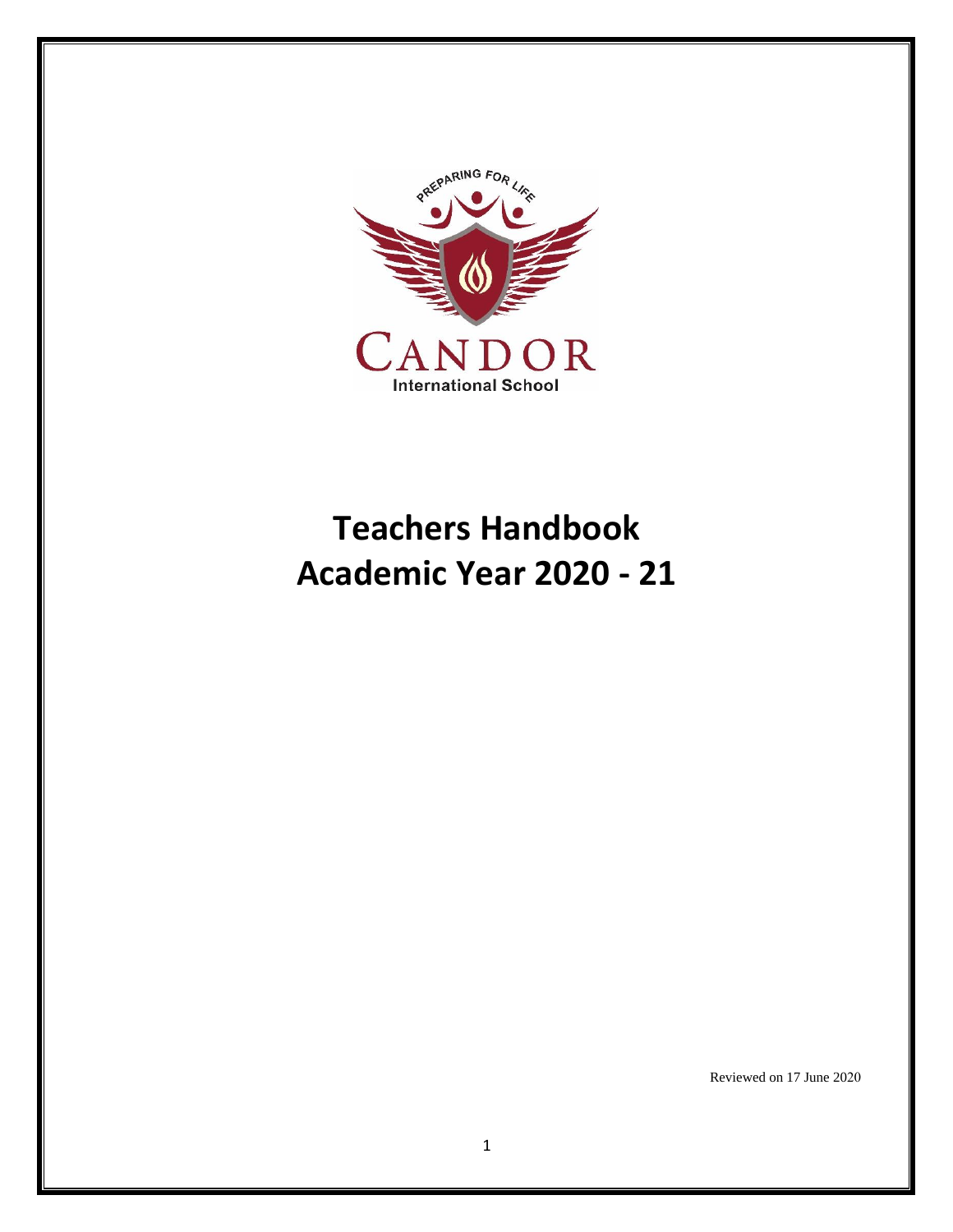

# **TEACHERS HANDBOOK OF PROFESSIONAL PRACTICE**

Candor International School aims to nurture lifelong learners, who, through respect and intercultural understanding, technology, creativity, collaboration and an active engagement in community service and humanitarian activities, become citizens of the world to make a difference in their generation.

In the light of our aspiration teachers hold a special position of trust. In our respective roles, we exercise powers that have a significant impact on the lives of our students. Consequently the expectation is that these powers will be properly and prudently used to effect the nature and quality of student learning and the shaping of values.

The Teachers Handbook of Professional Practice sets out the standard for upholding the values of the school. It also aims to guide teachers in identifying and resolving ethical conduct issues which may arise in the course of their work so that trust and confidence in their integrity and professionalism is maintained.

# **PROFESSIONAL EXPECTATIONS**

Teachers are professionals and role models with a responsibility to themselves and to the school. They are expected to:

- respect the dignity and points of view of students, and their colleagues and other members of the profession
- avoid conflicts between their private interests and professional responsibilities
- refrain from taking, or seeking to take, improper advantage of their position in order to obtain a benefit for themselves or any other person
- be aware of the social, cultural, and religious backgrounds of their students, and treat students appropriately according to their individual needs
- seek student and staff views about decisions that affect them
- resolve any conflict in an appropriate and timely manner
- refrain from accepting any private or additional payment for services rendered as part of normal employment
- manage private relationships in a way that does not adversely impact on the work or reputation of the department or school or create an apparent or real conflict of interest
- refrain from using their position to pursue private interests to gain private benefit for themselves or others
- refrain from accepting expensive or inappropriate gifts or benefits from parents or students.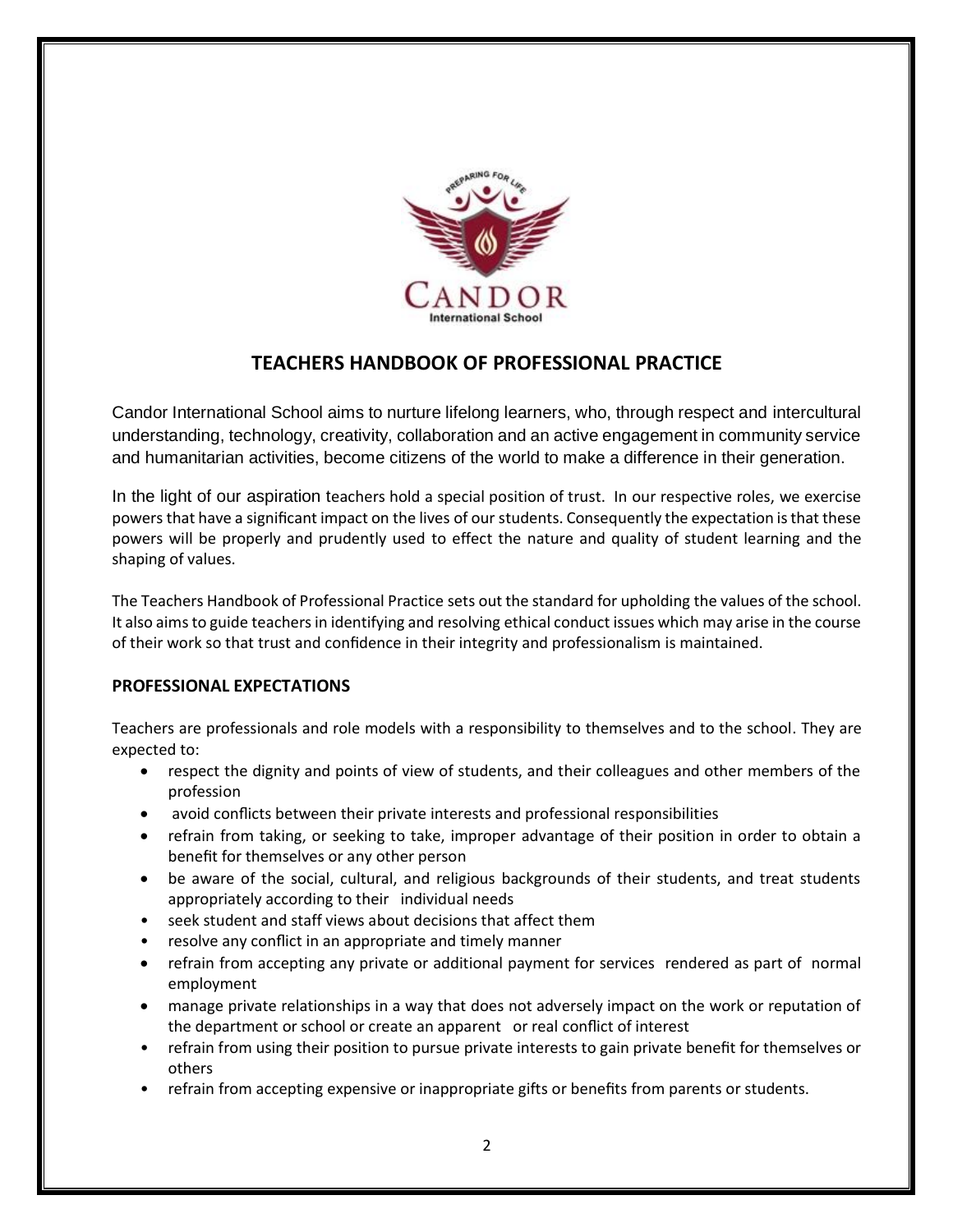- use copyright material for official purposes only and given knowledgements
- act professionally and with integrity by complying with school policy pertaining to the Internet and electronic mail system
- use politically correct language and refrain from swearing
- respect all races and regions and refrain from forming exclusive cliques
- use English as the language of communication in school and avoid lapsing into a regional language in public

#### **ROLES AND RESPONSIBILITIES OF TEACHERS AT CANDOR**

Teachers in Candor International School are more than just subject teachers they also wear the following hats listed below:

Home room teachers Subject Teachers Head of Department Subject leads Program Coordinators Dorm Parents

#### **A. HOME ROOM TEACHER**

In the Pre -K Section, Homeroom teachers are also the supervisors of the children who stay on in school till 3.30 pm. In the Primary Section all Homeroom teachers are core subject teachers. In Middle and High School, the Principal will appoint one of the subject teachers as homeroom teacher.

#### **Responsibilities:**

- They have overall oversight of the academic, social and discipline aspects of a particular grade
- They are parents' first point of contact
- They act as class counselors and advisors
- They are available to listen to student concerns
- They must keep the coordinator/Principal informed of all special / discipline cases.

#### **B. SUBJECT TEACHERS**

All subject teachers report to their Section Coordinators. In the Primary Section all Homeroom teachers are also core subject teachers.

Teachers are expected to submit their academic plans at the beginning of the quarter based on the Grade level Scope and Sequence. They are **required to submit** all cycle plans for the following cycle to the Section Coordinator, as decided.

#### **Responsibilities**

 The Subject teachers and Home RT are equally responsible for school discipline in and outside the classroom.

#### **Subject teachers** must and HRT'S

- come to class prepared
- be punctual to every class and be there before the students arrive, and not dismiss them before the bell rings, BUT not keeping them after the bell rings as they will be tardy to the next class
- keep up with the latest developments in their subject area and seek innovative strategies to make classroom learning effective and engage students in their learning
- ensure lesson plans include differentiating strategies to meet the needs of individual students,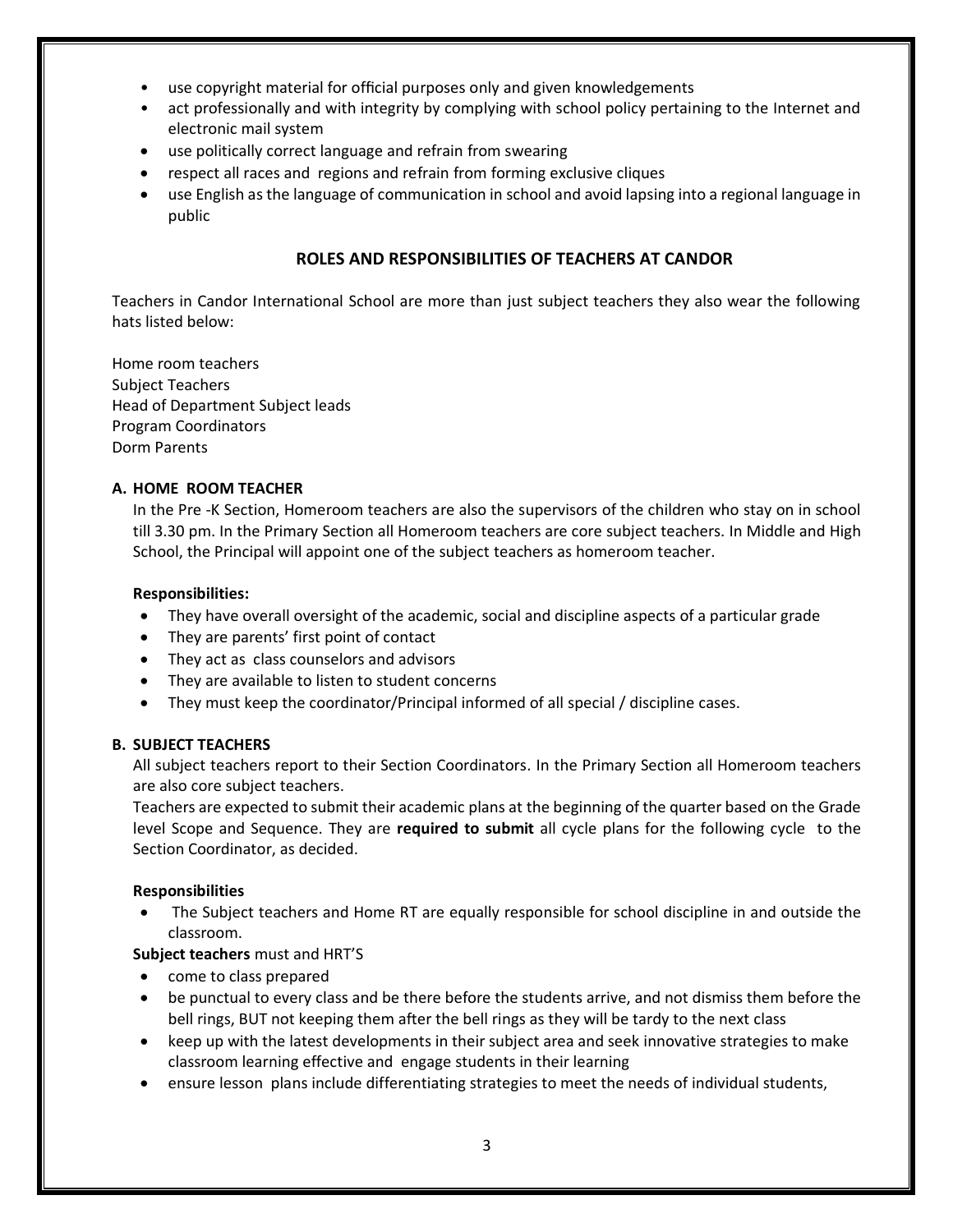students with different ethnic or cultural backgrounds, ESL students and students with a learning disability

- work collaboratively towards an awareness of trans-disciplinary concepts that can be positively exploited
- engage in a self reflective exercise at the end of each unit or topic
- ensure that homework is understood by the students, is meaningful and reinforces classroom learning
- assess students regularly and constructively (according to the guidelines of the school)
- mark and provide useful feedback promptly
- document this feedback to help in reporting
- accept responsibility for student learning outcomes
- encourage students to strive for high standards and to value learning
- recognize and develop each student's unique potential, address each student's educational needs and be familiar with the factors that influence their learning
- assist with exam supervision/invigilation
- attend all staff and Professional Development meetings
- encourage open communication with students
- be responsive to all reasonable requests in relation to a student's academic progress
- seek timely intervention when any academic or disciplinary concern arises
- treat all students equally and fairly
- maintain a record of daily work which will be discussed with the Section Coordinator/Curriculum Coordinator

#### **C. HEAD OF DEPARTMENTS (HOD)**

An HOD oversees the teaching load of department colleagues, ensures that resources are available and liaises between department teachers and Coordinators.

#### **Responsibility**

HOD's must:

- Inform the Principal through the Curriculum Coordinator of the staff requirements for the department
- ensure their own and their colleagues' punctuality
- acknowledge the work of colleagues
- encourage initiative, responsiveness and leadership amongst colleagues
- be open to and accepting of differing views and perspectives that may better achieve departmental and school goals
- promote participatory decision making
- maintain Minutes of departmental meetings
- provide learning and development opportunities for colleagues and support their personal and professional development
- give regular constructive feedback to colleagues on their work performance, for example through timely and constructive post observation conferencing
- promote equity and diversity
- mentor new and beginning teachers
- ensure that department resources are up to date
- prepare and monitor department budgets

#### **D. PROGRAM COORDINATORS**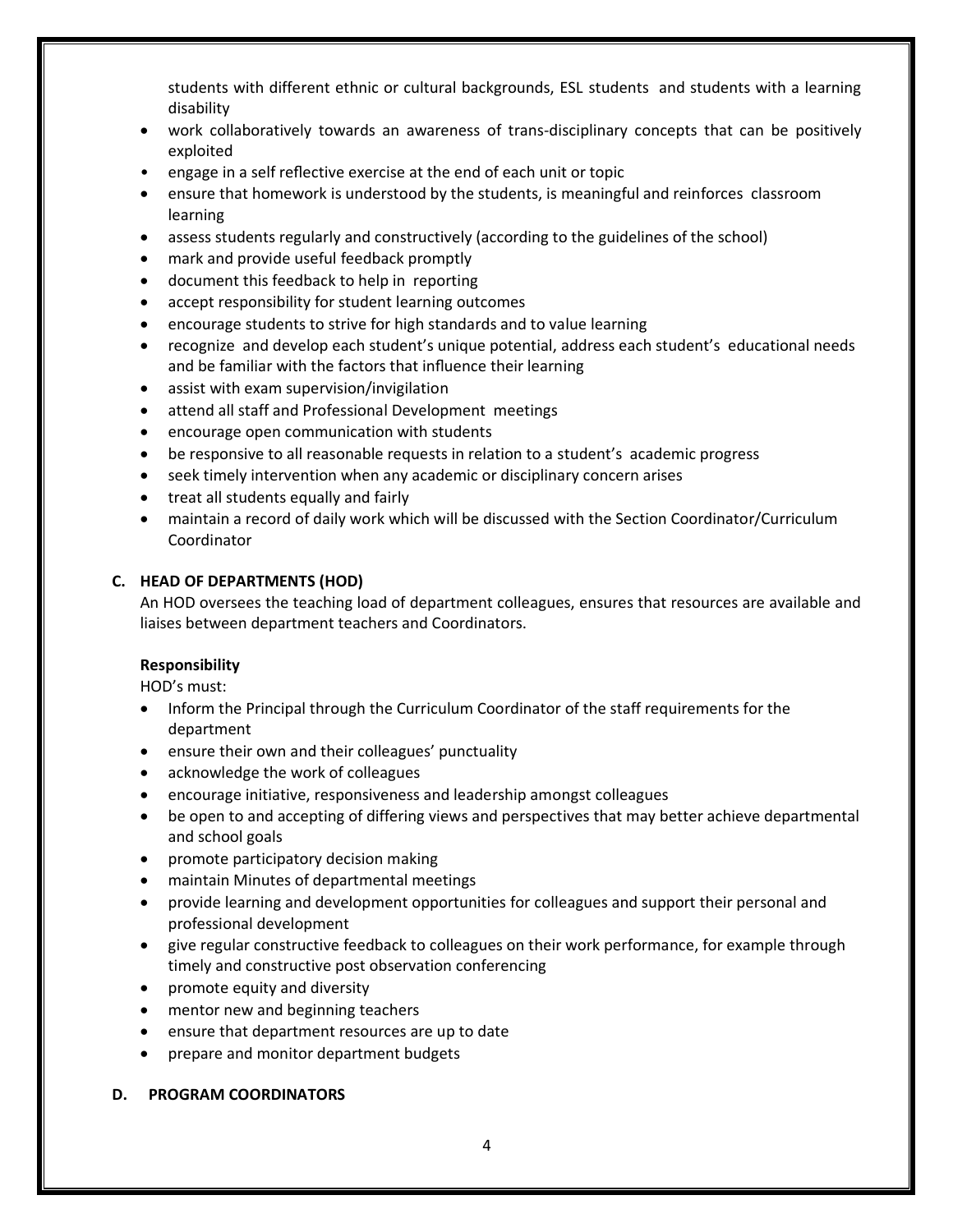Coordinators are accountable to the Principal and must work collaboratively with other HOD's. They have will oversee the effective **day to day functioning of the section.** They also ensure that **the curricular and co-curricular programmes are delivered** in a manner befitting the philosophy and aspirations of the school.

#### **Responsibilities**

Coordinators must make sure that

- academic, student and teacher schedules are ready for the following semester before the current semester ends
- exam schedules for MS and HS are prepared at least 2 weeks before the date of the start of exams
- teachers are punctual to and prepared for every class except in sudden emergencies
- every teacher submits at least 2 Contingency Lesson plans by Cycle 3 of each quarter (either general quiz or activity), with clear instructions to help any substitute run the class seamlessly
- teachers keep to cycle plan deadlines
- they are available and approachable by teachers/students at any time
- they support the personal and professional development of their section colleagues
- they provide constructive feedback to colleagues
- they assist in developing and mentoring beginning teachers
- they work cooperatively and collaboratively with other coordinators to achieve school goals
- they are responsible for orienting new teachers
- they ensure that reporting deadlines are kept
- they are courteous and approachable to parents
- they plan professional development sessions according to the need of the section and to enhance the effectiveness of teaching strategies
- they participate in learning and enhance their professional knowledge and skills
- they observe confidentiality in a manner consistent with school requirements and the interests of students and parents
- they promote participatory decision making
- they promote equity and diversity
- they provide strategic educational and administrative direction
- they implement intervention strategies (as in SEN or ESL situations) to meet the needs of students
- they identify and support colleagues who may be experiencing difficulty
- they respond appropriately to issues of inefficiency
- they respond in a timely and appropriate manner to issues of peer conflict
- they promote an environment that is accepting and tolerant of diversity, free from intimidation or threat, humiliation and harassment( including sexual)
- they refrain from discriminating against any person
- they provide guidance if necessary after reading the cycle plans
- **they make responsible decisions and uphold the dignity of their position**

# **E. ACTIVITY CLUB LEADERS**

These are sports, performance and craft based hobby clubs. Teachers are required to

Lead, or assist, or supervise one club per semester every Day 2 and Day 6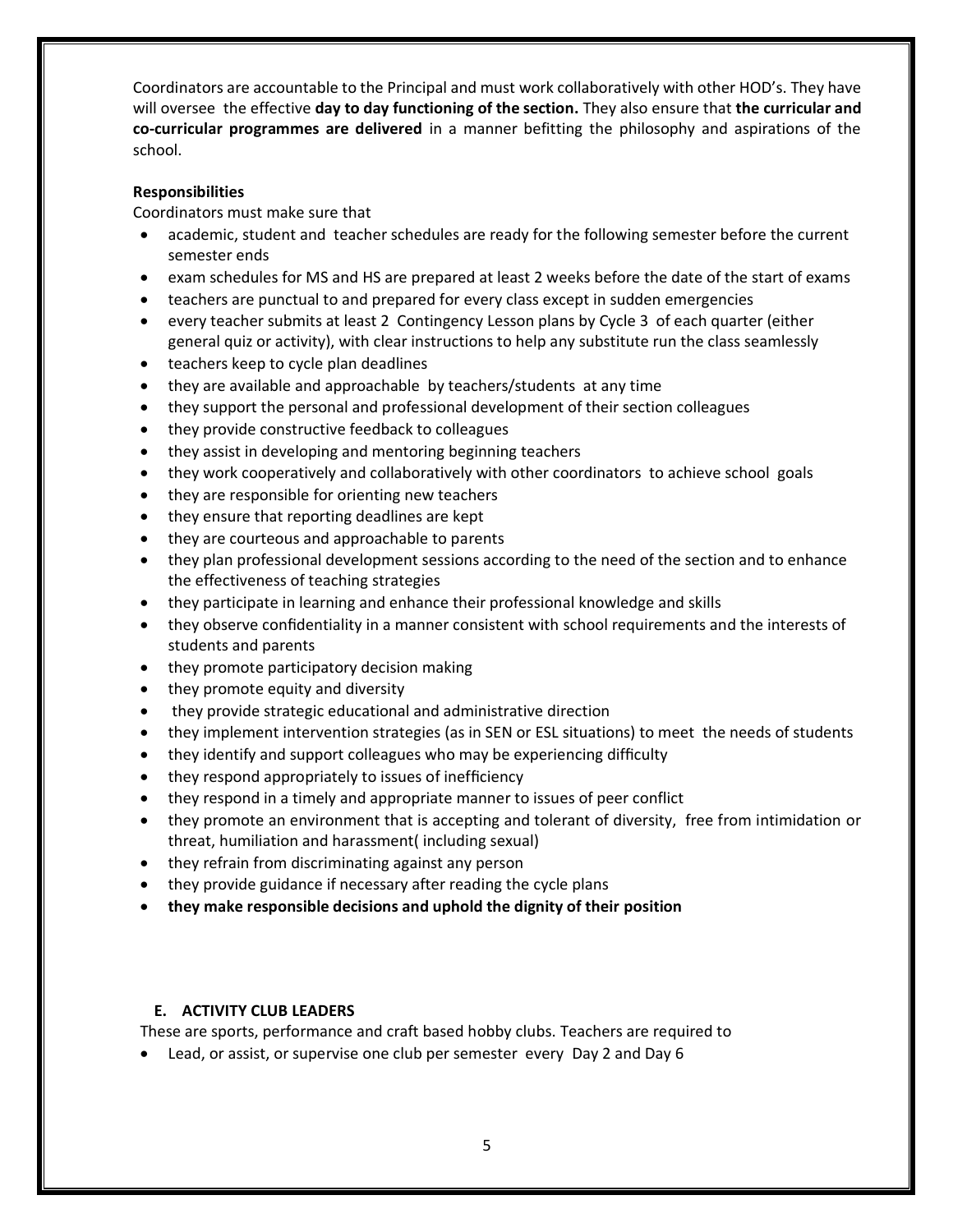#### **F. STAFF IN RESIDENCE**

These are staff that reside in school accommodation on campus. They are involved in study Hall supervision as well as accompanying Boarders on outings on a rotation basis.

Children of Staff in Residence are NOT boarders hence, though they may attend Study hall, DO NOT eat with the boarders.

The outings organized for boarders are NOT for Staff children unless special permission is sought if the parent is on Chaperone duty- The idea is that Boarders are without their parents hence the school arranges these outings for them whereas the staff children are with theior parents and can go anytime.

# **G. DORM PARENTS**

The Dorm parent plays an important role in overseeing their students' adjustment, well being, academic, and behavior support, psychosocial, emotional and spiritual progress through the school year. They are responsible for the residential needs of each student under their care.

# **FURTHER GUIDELINES**

# **The following guidelines will help teachers understand their responsibility as role models even further.**

# **Discipline of Students**

Every teacher has a responsibility to ensure good manners, thoughtfulness and respect . Hence discipline is the prerogative of every teacher.

# **Electronic Communication with students**

To safeguard against potential negative allegations, teachers must avoid telephone, e-mail, SMS and MMS contact with students unless authorized by a school administrator.

# **Drugs, Alcohol and Tobacco**

Candor, India's first green school, is committed to fulfilling its health and safety responsibilities of providing a safe and healthy working environment for its staff and students. The Candor campus is a non-smoking zone. Drugs, alcohol and tobacco misuse and abuse can adversely affect the health, safety and work performance of its employees and impact on the health and safety of students. As Professionals with children under their care, teachers are required to refrain from:

- being under the influence of drugs or possessing illegal drugs
- consuming alcohol when they are responsible for students
- consuming or bringing alcohol on to school premises during working hours, or when responsibility to supervise or 'care for students.This includes supervision of students outside school hours, for example on a field trip or an excursion.

Teachers must not indulge in alcohol or tobacco **in any circumstances at any time** when they are on duty.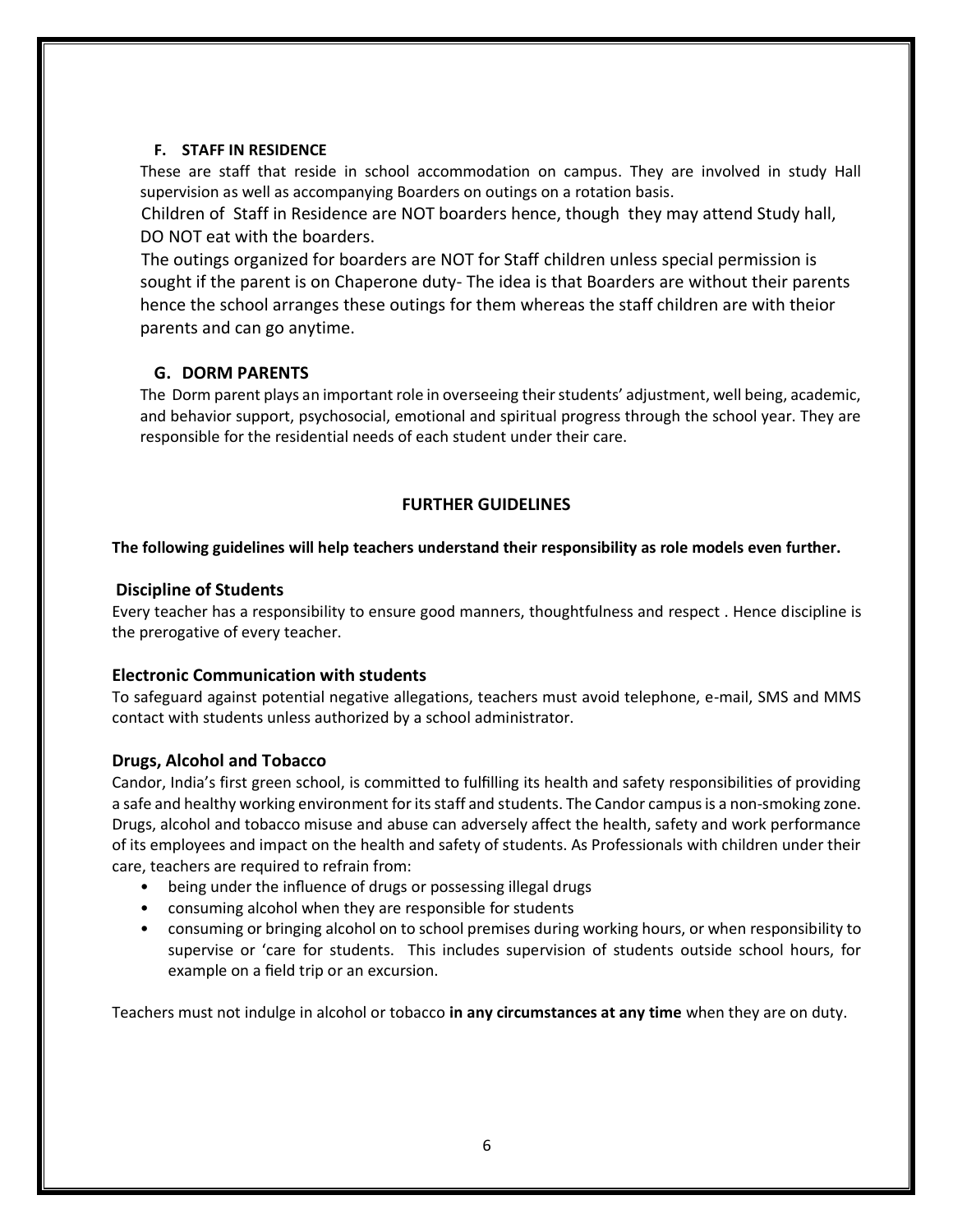#### **Dress Code**

As role models, all teachers are expected to wear clothing that is modest and in keeping with their role and responsibility.

#### **Mobile Phones:**

All teachers are expected to put their mobile phones on 'silent mode' between 8:00 am and 3:30 pm. In case of an emergency, the School office number should be used so that the message is passed on if calls may be attended or taken in the staff room, teachers are discouraged to take / make calls in corridors.

**Note:** Answering a call would be deemed unprofessional as students are not permitted to answer calls between 8:00 am and 3:30pm.

#### **School Transport**

Buses are available to and from school. Although every bus will have adult attendants, teachers on each bus are expected to ensure that bus etiquette such as thoughtfulness and respect to other passengers is upheld. Repeated misbehavior must be documented and submitted to the Homeroom teacher concerned and the Bus-in-charge. Teachers travelling on the bus are expected to be aware of the needs of the younger children in case of nausea or illness. While the school bus will have teacher in-charges, all teachers are responsible for students discipline and safety.

#### **Professional Development**

Candor believes that learning is an ongoing process and to promote the lifelong learning process, a one-dayin-house- in-service workshop is provided every quarter. Every teacher is required to be present at these workshops as they are intended to better teachers in the delivery of the academic programmes of Candor.

Candor also provides other means of Professional Development like IGCSE, IB and other in house workshops. All teachers who attend these workshops will do so according to the professional Development plan drawn up by the Professional Development Committee( PDC) consisting of Section Coordinators, Curriculum Coordinator, HOD's and Principal. Teachers returning from such workshops are required to make a presentation to the rest of the staff on a predetermined date. They are also required to sign an undertaking that they will commit to Candor for at least the year after the Workshop. The teachers who are attending the workshop will need to sign an indemnity form. (Details to get from HR department).

#### **Meetings**

Teachers are required to attend the meetings as decided and scheduled. All teachers must reach the venue at the designated time. Prior information must be given to the concerned in case of a detail or inability to attend the meeting.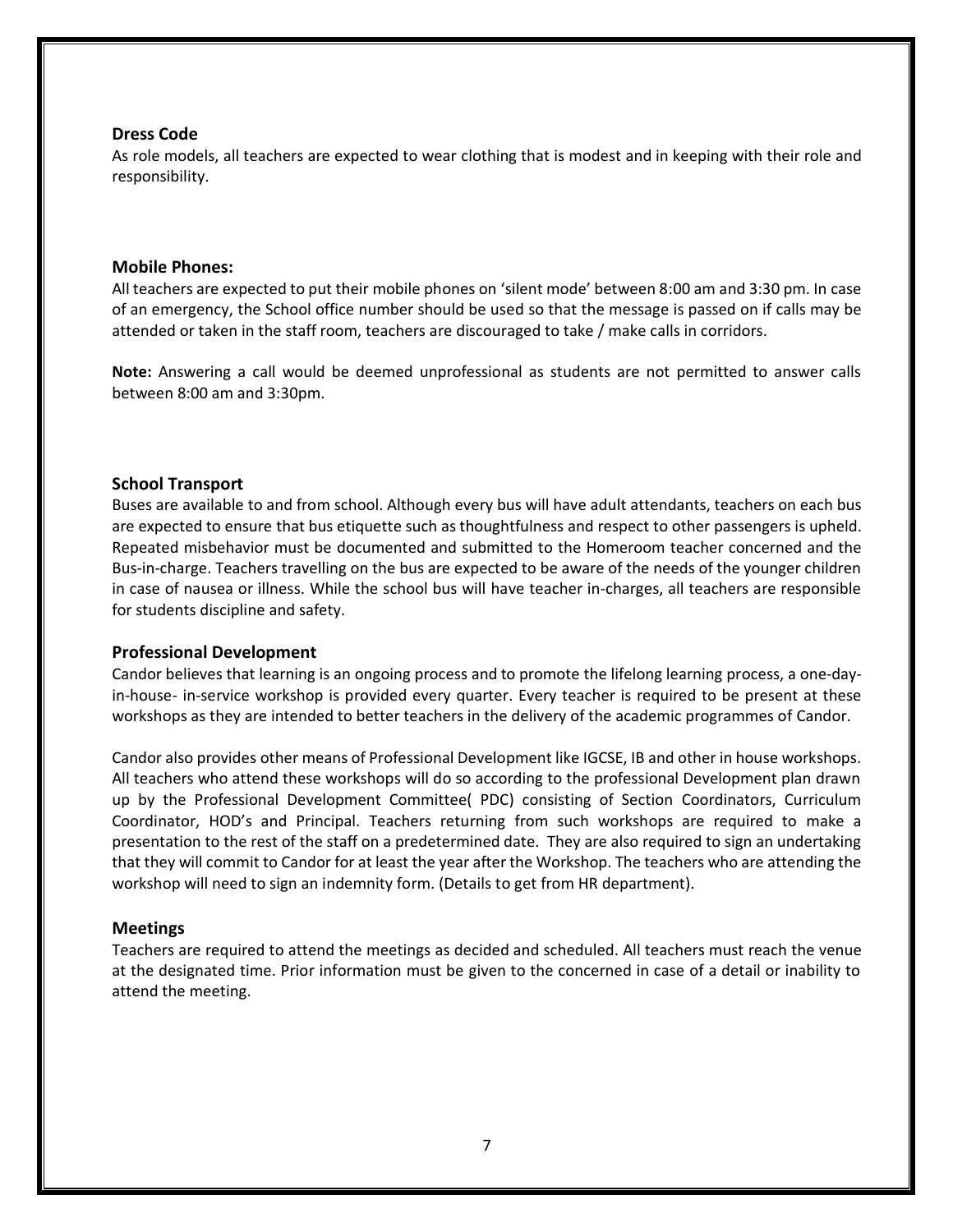#### **Conflict Situations**

Wherever adults work together, situations of conflict are bound to arise.

It is important to remember that in any conflict the first step is always to talk about it with the person in conflict and if this does not work then to go to the next step. The most important thing to bear in mind is that all conflict situations escalate when unfounded statements are carelessly passed around. So as professionals make a conscious effort to keep it only within the people concerned so that the positive atmosphere of the school is not fractured by rumours.

#### **An altercation with a student in class when a student has overstepped boundaries:**

Step 1: Stop any altercation so as not to disturb the rest of the class; for example, "We'll discuss this after this class…"

Step 2: Set up a one on one meeting with student, if not resolved go to

Step 3: Set up meeting with Home Room teacher and a letter of information with copy to Coordinator. If not resolved go to

Step 4: Set up meeting with Program Coordinator, Home Room Teacher/Student Counsellor concerned and parent and student. If resolved at this stage then a contract of future expectations and consequences can be drawn up which the student signs. If this is not resolved then

Step 5: Program Coordinator sets up meeting with Principal

#### **A conflict between two teachers**

Step 1: Discuss the issue and negotiate or come to a compromise, it may be necessary for apologies or adjustments to be made. If this does not work go to

Step 2: Bring the matter to the program Coordinator to work out a resolution if this still does not work go to Step 3: The Coordinator brings to the Principal

#### **What is the emergency? Who to contact? How to contact?** Sudden illness **Program Coordinator** and Parent by a phone call followed up by an email Emergency-eg. family crisis  $\vert$  Program Coordinator  $\vert$  By phone followed by email Having to leave early **Program Coordinator** | Principal Indiscipline/conflict | Program Coordinator | After the lesson

#### **Who and How to approach in an emergency**

For Disciplinary consequences to proven breaches of the Code of Professional Practice please refer to the HR Manual. The code set out in the Teachers Handbook of Professional Practice will apply also to temporary, casual and probationary teachers. Any breach of the Code will be dealt with according to the terms of their employment. Disciplinary action may include a reprimand, suspension of employment, termination of employment or some other sanction.

#### **Community Service**

Community Service is a vital component of the Candor curriculum as this is the area where learning can be extended into social and community experience. The Primary School Homeroom teachers will be responsible for their grade level community service activities under the general supervision of the Primary School Coordinator. For Middle and High School, there will be an Community Service Committee of 3 to 4 teachers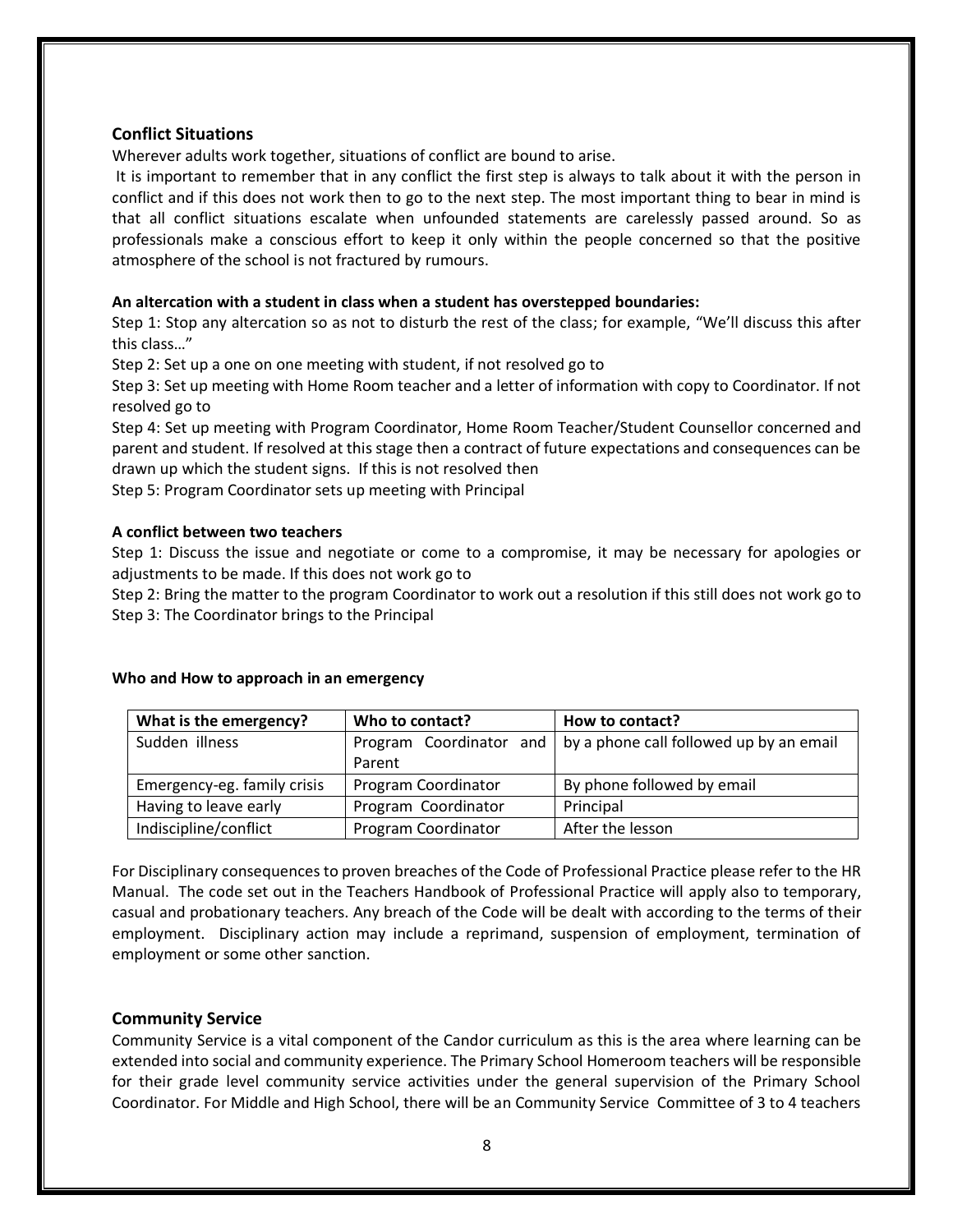who will plan combined community service activities for Grades 6-10. All teachers are expected to be involved in some form of community service and Creativity, Activity and Service (CAS).

#### **Medical Amenities**

- **.** Candor has a well-equipped dispensary run by a trained medical practitioner. It will cater to the minor medical needs of students and staff.
- **.** The school also has a tie up with Fortis & NH hospitals.
- **.** All staff and their spouse and 2 children have a coverage of Rs 2 lacs as medical insurance policy from school.

# **And FINALLY…**

**Being in the noblest of professions does not insulate us from stress. Here are some tips to reduce stress levels**

# **Take Time Out!**

We give our students time out when they need a break to cool off and get back on task. Why not give yourself one every now and then? When you're feeling upset and angry with somebody for something…anything...that's the moment you need to take a TIME OUT! Turn away from the situation, go out into the corridor to cool off. You'll find that even with a small amount of distance, your blood pressure will lower and you will have a fresh look at the situation.

# **Take Time for YOU!**

Our life is not meant to be spent just grading papers all of the time! You need to take some time for yourself. Leave those papers at school at least one night a week and treat yourself to something fun. Go to a movie, attend a happy hour, cruise the mall, get to the gym, or go to a concert-there are many happening in Bangalore! There's more to life than teaching and there will ALWAYS be more papers to grade!

# **Set a Goal, then treat Yourself!**

Set a goal for yourself such as, I'll plan lessons for next week. Then, when you've reached your goal, treat yourself! Treat yourself to a nice dinner out or a great dessert. Although these are things you should be doing for yourself every now and again anyway, you might feel better about doing them if you know that you've accomplished at least one goal!

# **Five Minute Exercises**

If you're feeling exceptionally stressed, try some of these five minute exercises:

- 1. Count slowly to ten. Breathe deeply in on the odd numbers and breathe out on the even numbers.
- 2. Tighten your entire body from head to toes. Then, slowly relax the muscles in your body starting with the toes and working your way up to the neck and shoulder muscles.
- 3. Do a few small circular muscle stretchers with your wrists, ankles, and neck.
- 4. Close your eyes and imagine a place where you feel happy and relaxed. Keep that image in your mind when you are stressed.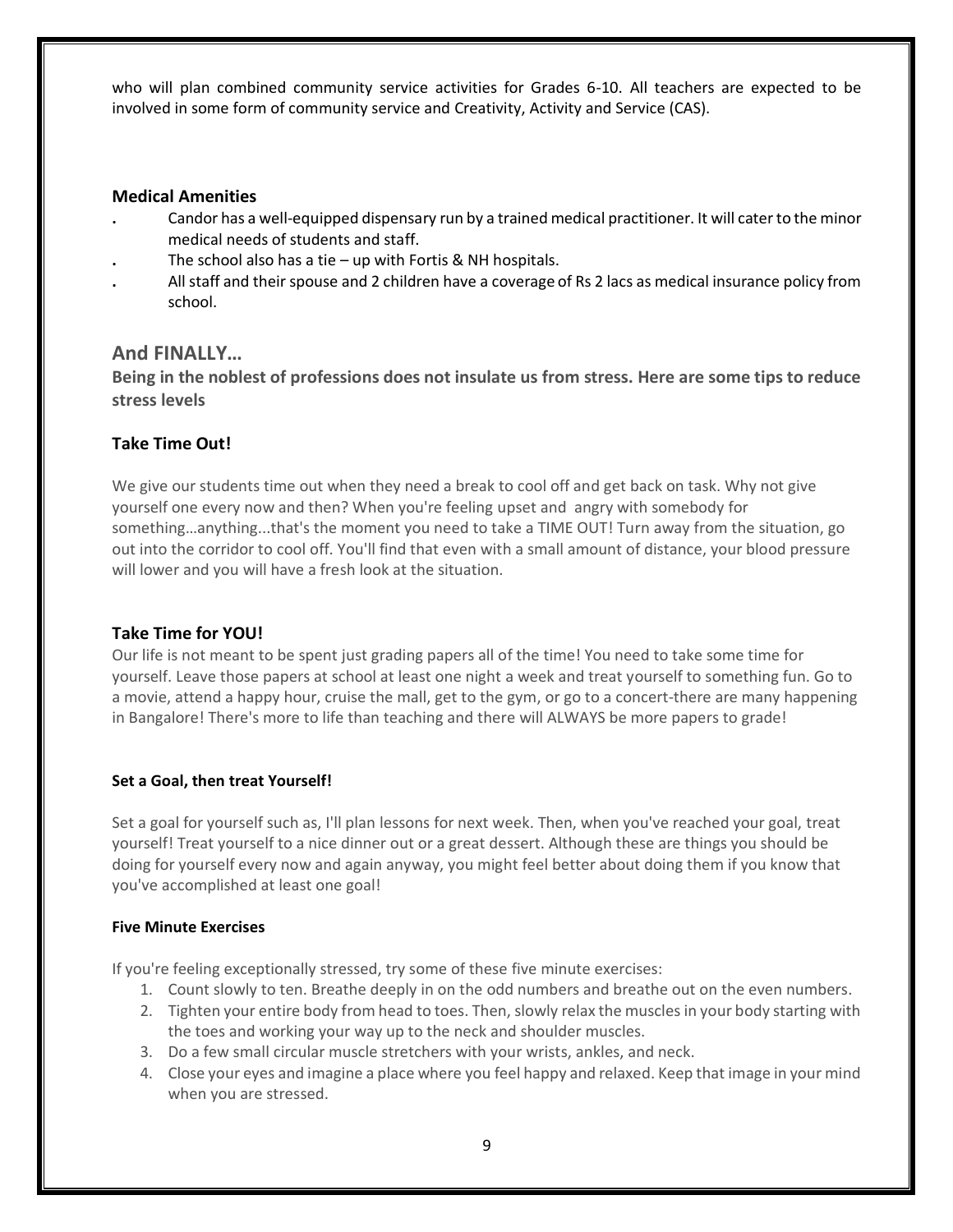# **FORMS AND REFERALS**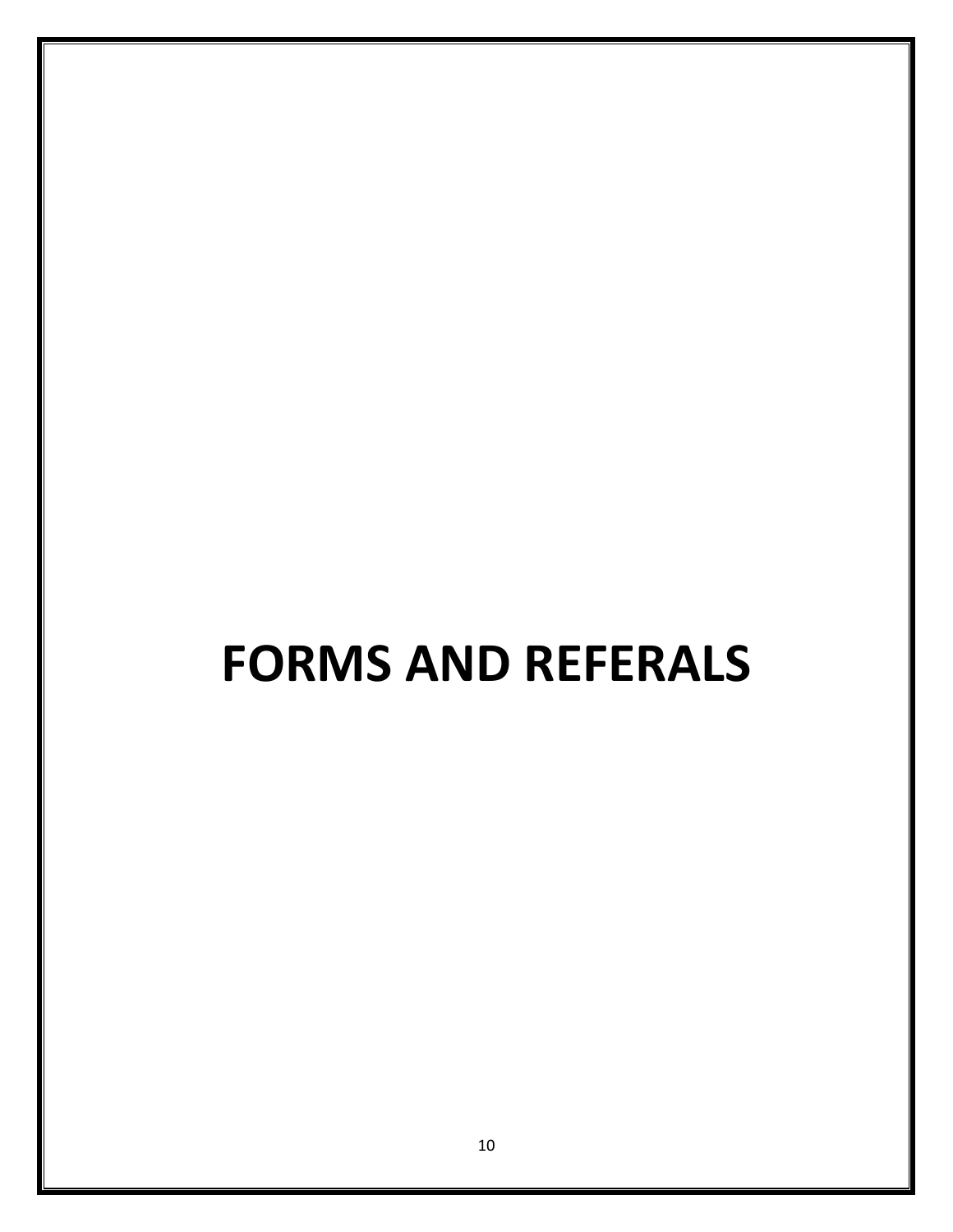

These forms are available in the staff rooms for staff to complete in case of any incident be it an injury, conflict issue in the playground, classroom, passageway, fieldtrip

| Where and when an incident took place                                                   |
|-----------------------------------------------------------------------------------------|
|                                                                                         |
| Date:                                                                                   |
| Time:<br><u> 1989 - Johann John Stone, mars eta biztanleria (h. 1989).</u>              |
| Nature of the incident                                                                  |
| What happened?                                                                          |
|                                                                                         |
|                                                                                         |
| Who was involved?                                                                       |
|                                                                                         |
| Who witnessed it?                                                                       |
|                                                                                         |
| <b>Action taken</b>                                                                     |
|                                                                                         |
|                                                                                         |
| The completed form should be submitted to the Homeroom teacher and Section Coordinator. |
| It is the Homeroom teacher who will inform the parents about the incident.              |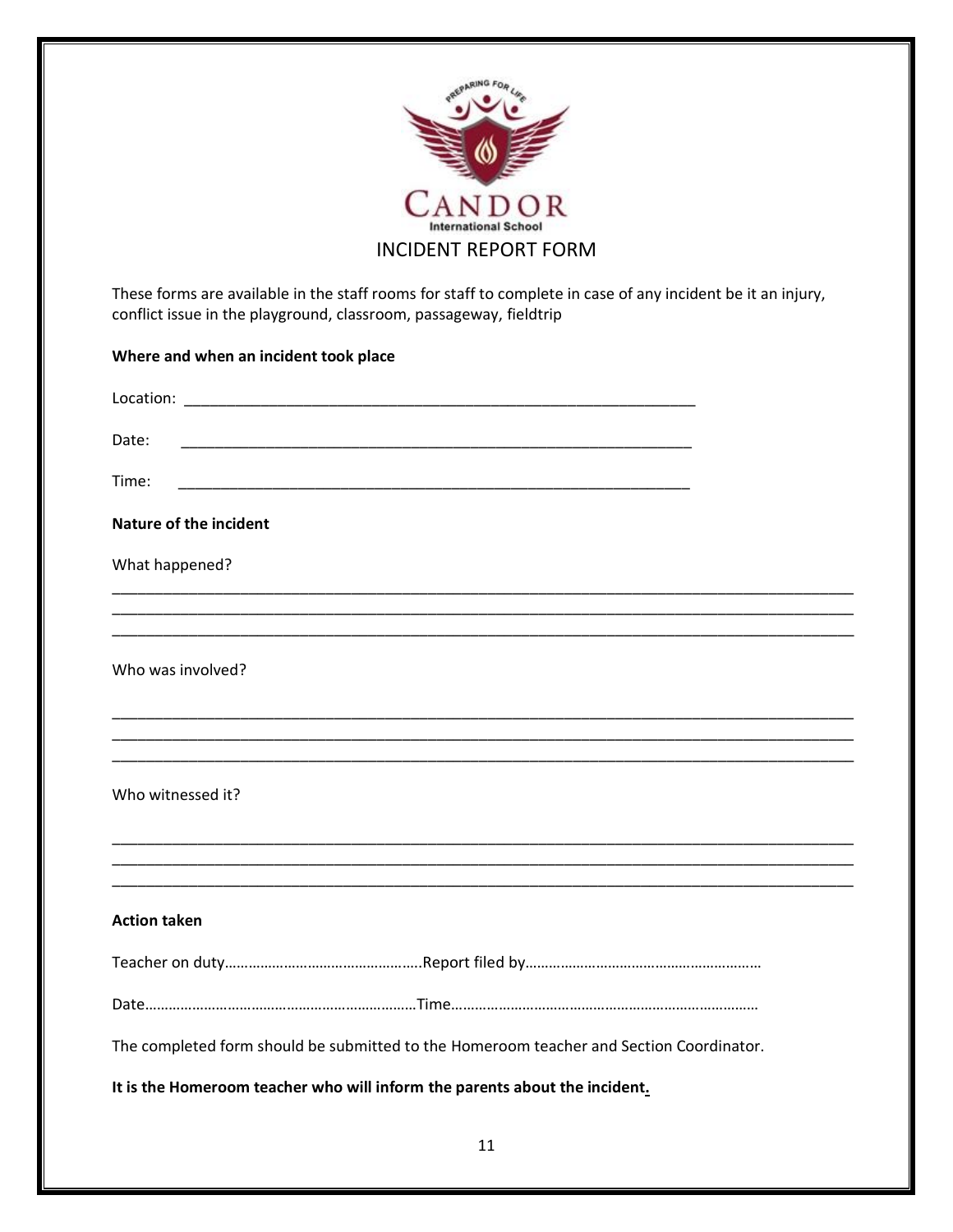| International Schoo                                                                              |                                                                                                                      |
|--------------------------------------------------------------------------------------------------|----------------------------------------------------------------------------------------------------------------------|
| <b>ACCIDENT / INJURY REPORT</b><br>(To be completed by the School Nurse for Official Report)     |                                                                                                                      |
|                                                                                                  | Grade: ____________                                                                                                  |
| When did the accident / injury take place : _____________________________ Where did<br>ithappen? |                                                                                                                      |
|                                                                                                  |                                                                                                                      |
|                                                                                                  |                                                                                                                      |
| Parent(s)/ Guardian Notified: Yes __________ No__________ if no, please state the reason         |                                                                                                                      |
| Description and extent of accident / injury                                                      |                                                                                                                      |
| Treatment administered, if any                                                                   |                                                                                                                      |
|                                                                                                  |                                                                                                                      |
| Name and phone number of Doctor notified, if applicable                                          | <u> 1989 - Johann John Harry Harry Harry Harry Harry Harry Harry Harry Harry Harry Harry Harry Harry Harry Harry</u> |
| Signature of School Nurse                                                                        | Signature of Dean-Administration                                                                                     |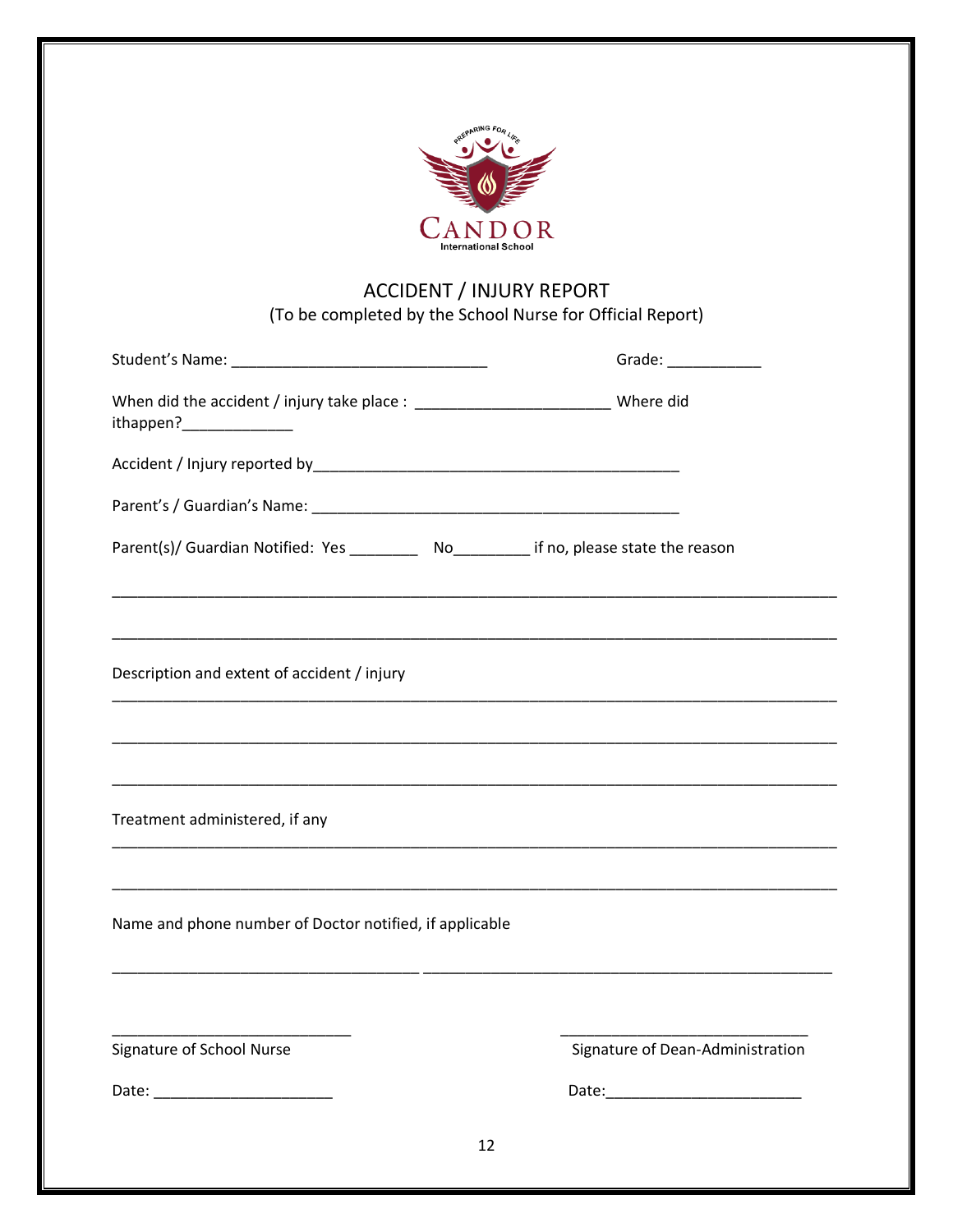

# FIELD TRIP PERMISSION FORM

Dear Parents / Guardian,

As your child is going on a field trip, I would be grateful if you would kindly complete the

permission slip below and return it on \_\_\_\_\_\_\_\_\_\_\_\_\_\_\_\_\_\_\_\_\_\_\_\_\_\_\_\_\_.

|                               | <b>Field Trip Information</b> |
|-------------------------------|-------------------------------|
| Date                          | Time                          |
| Location                      |                               |
| Transportation                |                               |
| Leave School                  | Arrive back at the<br>school  |
| Special<br>Instructions       |                               |
| Cut here<br>here              | $\overline{\mathrm{Cut}}$     |
| $\blacksquare$                |                               |
|                               |                               |
| on___________________________ |                               |
| from<br>to                    |                               |

Signature of the Parent / Guardian \_\_\_\_\_\_\_\_\_\_\_\_\_\_\_\_\_\_\_\_\_\_\_\_\_\_\_\_\_\_\_ Date\_\_\_\_\_\_\_\_\_\_\_\_\_\_\_

13

<u> 1989 - Johann Barbara, martxa alemaniar a</u>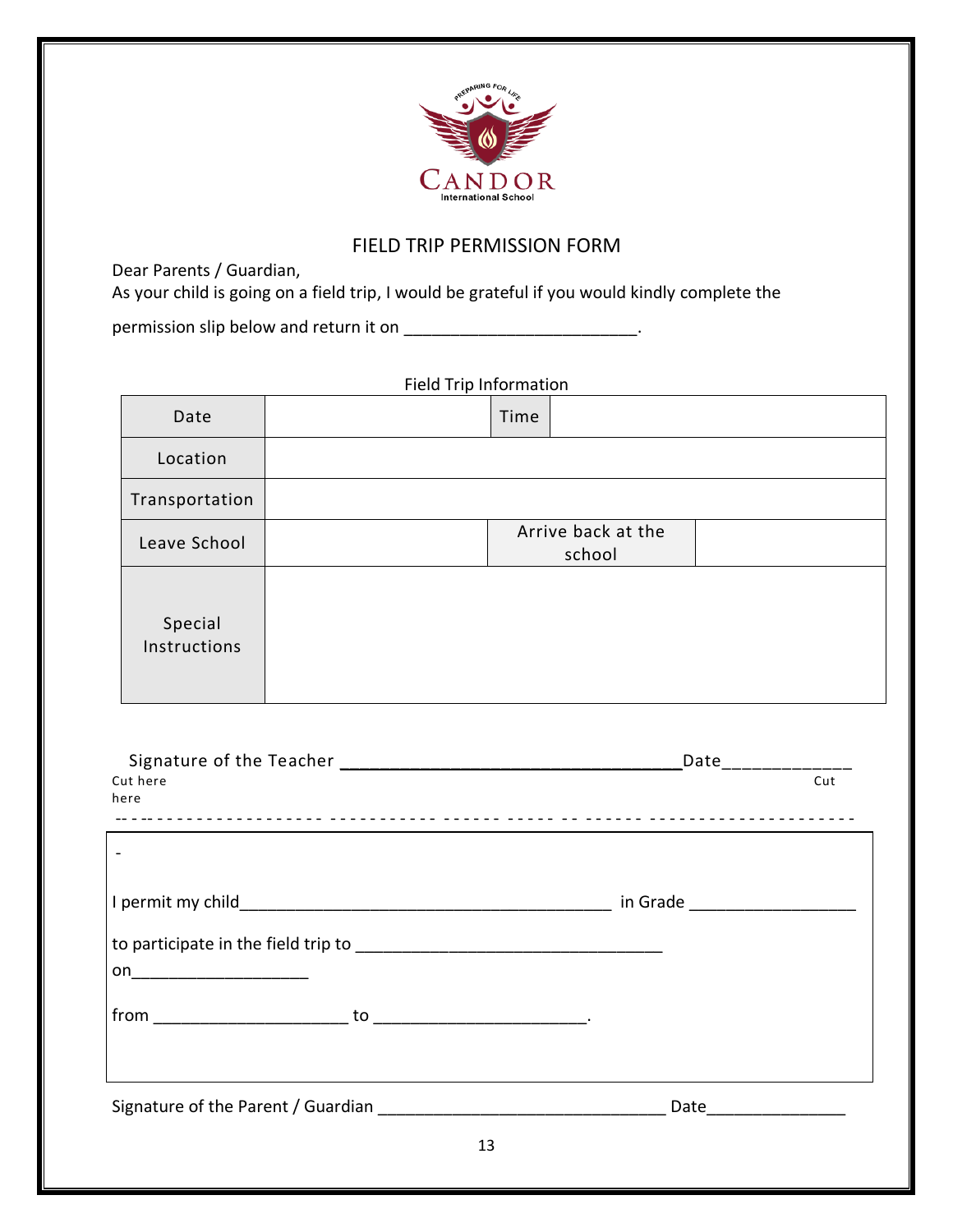

# **STUDENT TASK COMPLETION FORM**

# **Students must get this form filled out if will be missing school for school related trips**

Student's name ……………………………………… Grade……………Purpose of leave of absence…………………………….

# Date: From……..to ………

| $\#$ | Subject | Task | Teacher's Name and<br>signature |
|------|---------|------|---------------------------------|
|      |         |      |                                 |
|      |         |      |                                 |
|      |         |      |                                 |
|      |         |      |                                 |
|      |         |      |                                 |
|      |         |      |                                 |

Signature of Coordinator………………………………………………………………………………..Date………………………………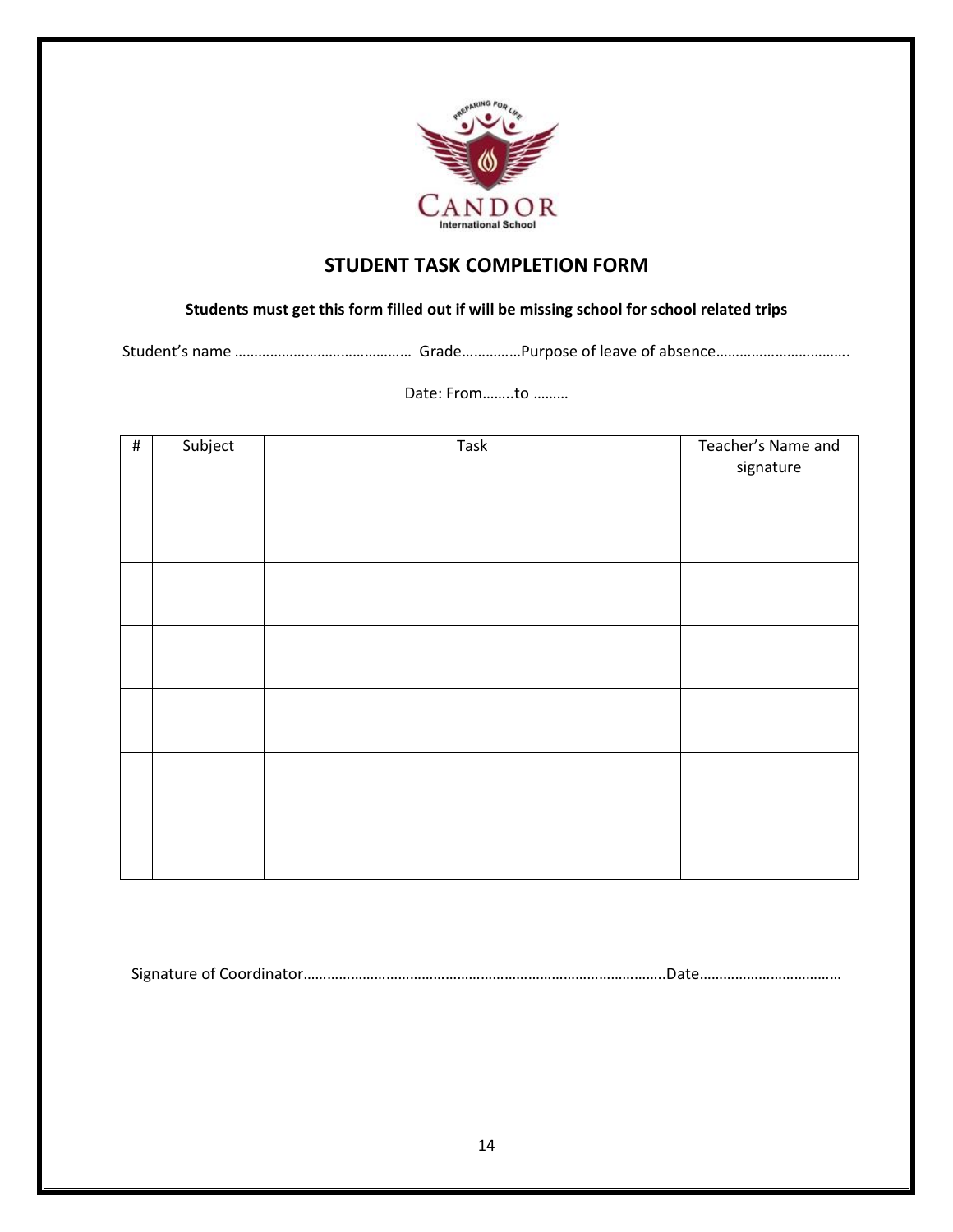|                                                                                                                                                                                                         | <b>LEAVE APPLICATION FORM</b><br>(Please fill in the form and submit it to the appropriate personnel) |
|---------------------------------------------------------------------------------------------------------------------------------------------------------------------------------------------------------|-------------------------------------------------------------------------------------------------------|
|                                                                                                                                                                                                         |                                                                                                       |
|                                                                                                                                                                                                         |                                                                                                       |
|                                                                                                                                                                                                         |                                                                                                       |
|                                                                                                                                                                                                         |                                                                                                       |
|                                                                                                                                                                                                         |                                                                                                       |
| Type of Leave: Casual / Sick / Any Other Specify                                                                                                                                                        |                                                                                                       |
| <b>E-mail ID</b>                                                                                                                                                                                        |                                                                                                       |
|                                                                                                                                                                                                         |                                                                                                       |
| <b>Leave Record:</b>                                                                                                                                                                                    |                                                                                                       |
| Casual Leave Balance _                                                                                                                                                                                  |                                                                                                       |
|                                                                                                                                                                                                         |                                                                                                       |
| Sick Leave Balance __________________<br>Signature of the Applicant _____________________ Date______________<br>Signature: Head of Department_______________<br>Coordinator/ManagerAdmin_______________ |                                                                                                       |
| Date _______________                                                                                                                                                                                    |                                                                                                       |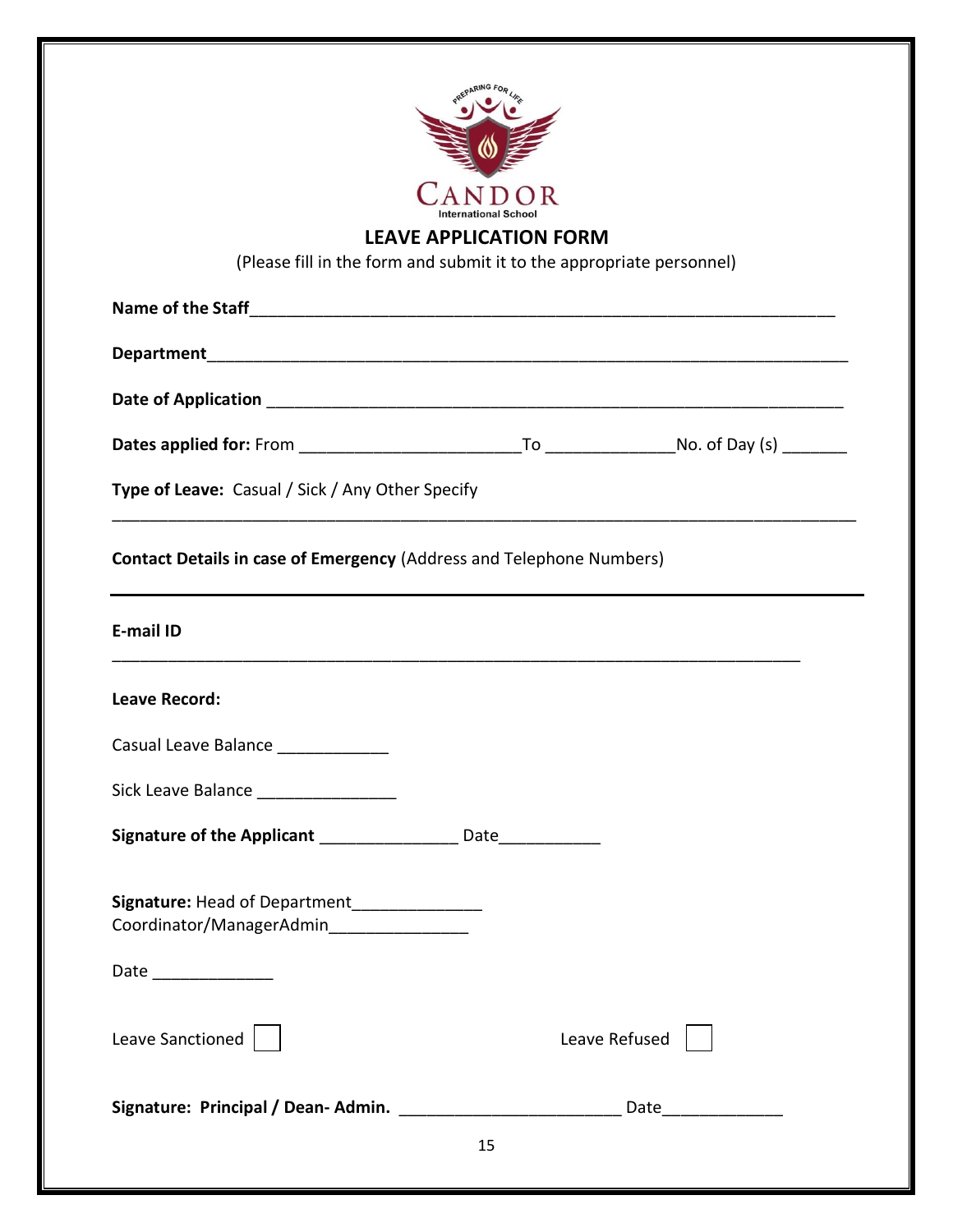

# REQUISTION FORM

**(This requisition is for supplies not available in the school store and must be made two weeks in advance)**

Name: \_\_\_\_\_\_\_\_\_\_\_\_\_\_\_\_\_\_\_\_\_\_\_\_\_\_\_\_ Department: \_\_\_\_\_\_\_\_\_\_\_\_\_\_\_\_ Date: \_\_\_\_\_\_\_\_\_\_\_

This requisition form is only for supplies that are **not** available in the school stock.

| Sl. No. | Description | Unit | Rate | <b>Total Amount</b> |
|---------|-------------|------|------|---------------------|
|         |             |      |      |                     |
|         |             |      |      |                     |
|         |             |      |      |                     |
|         |             |      |      |                     |
|         |             |      |      |                     |
|         |             |      |      |                     |
|         |             |      |      |                     |
|         |             |      |      |                     |
|         |             |      |      |                     |
|         |             |      |      |                     |
|         |             |      |      |                     |
|         |             |      |      |                     |
|         |             |      |      |                     |
|         |             |      |      |                     |
|         |             |      |      |                     |

Applicant's Signature Coordinator's Signature

Date: \_\_\_\_\_\_\_\_\_\_\_\_\_\_ Date: \_\_\_\_\_\_\_\_\_\_\_\_\_\_

\_\_\_\_\_\_\_\_\_\_\_\_\_\_\_\_\_\_\_\_\_\_\_ \_\_\_\_\_\_\_\_\_\_\_\_\_\_\_\_\_\_\_\_\_\_\_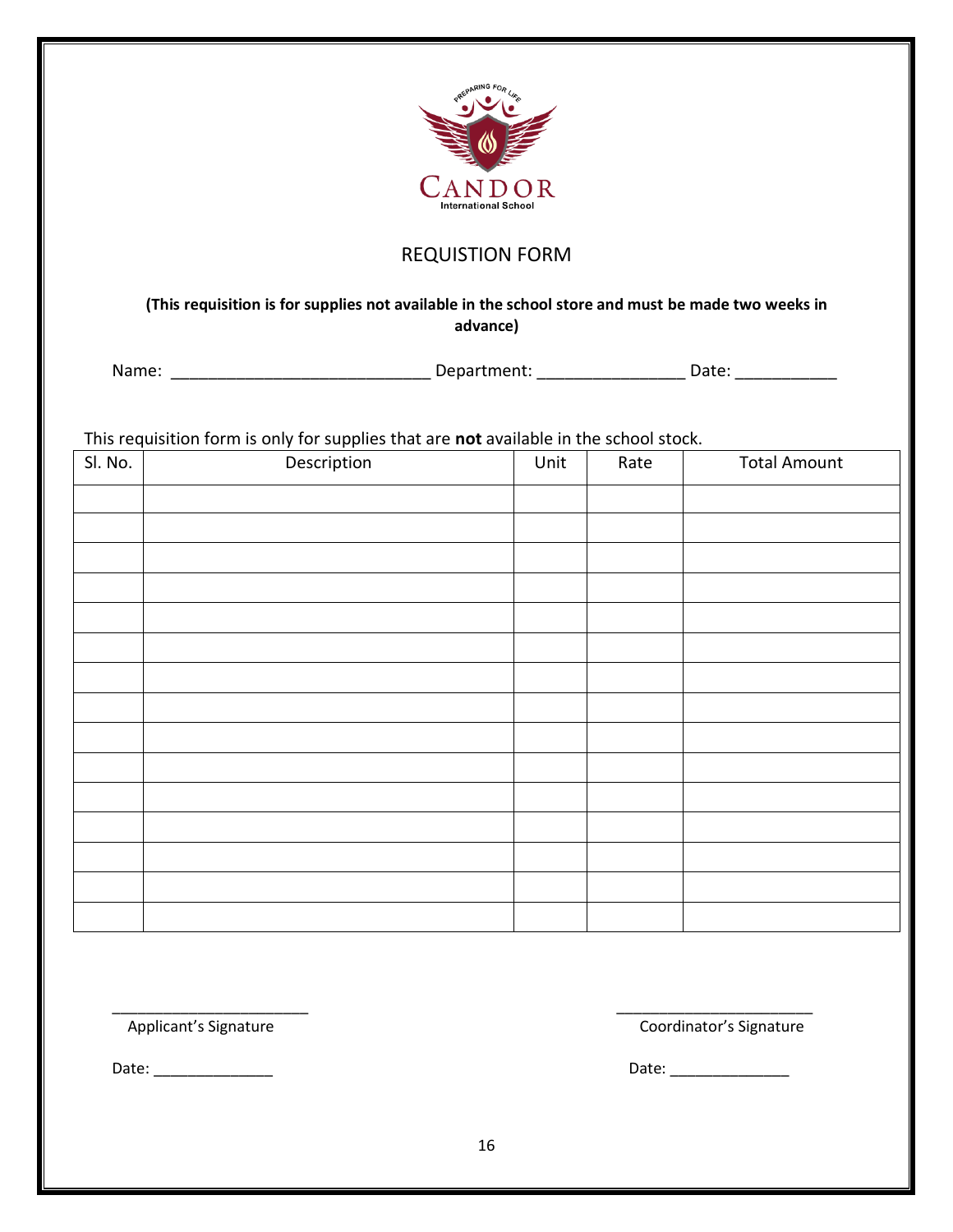| <b>Items</b>               | Semester 1 | <b>Semester 2</b> |
|----------------------------|------------|-------------------|
| Pencils                    |            |                   |
| Erasers                    |            |                   |
| Sharpener (small)          |            |                   |
| Sharpener (Big)            |            |                   |
| Crayons (wax)              |            |                   |
| Crayons (oil pastel)       |            |                   |
| Colour pencils             |            |                   |
| Highlighter                |            |                   |
| <b>Ball Pens (Blue)</b>    |            |                   |
| <b>Ball Pens (Black)</b>   |            |                   |
| <b>Ball Pens (Green)</b>   |            |                   |
| <b>Gel Pens</b>            |            |                   |
| Stapler                    |            |                   |
| <b>Stapler Pins</b>        |            |                   |
| Punch (two hole)           |            |                   |
| Pen Stand                  |            |                   |
| <b>Glue Stick</b>          |            |                   |
| <b>Fevicol Tube</b>        |            |                   |
| <b>Stencils</b>            |            |                   |
| Cello Tape                 |            |                   |
| <b>Brown Tape</b>          |            |                   |
| Tape dispenser             |            |                   |
| Paper cutter               |            |                   |
| Paper clips                |            |                   |
| Board pins                 |            |                   |
| <b>Scissors</b>            |            |                   |
| <b>Blu Tack</b>            |            |                   |
| <b>Binder Clips</b>        |            |                   |
| Post It/Sticky notes       |            |                   |
| White board marker (Blue)  |            |                   |
| White board marker (Black) |            |                   |
| White board marker (Red)   |            |                   |
| White board marker (Green) |            |                   |
| <b>Permanent Markers</b>   |            |                   |